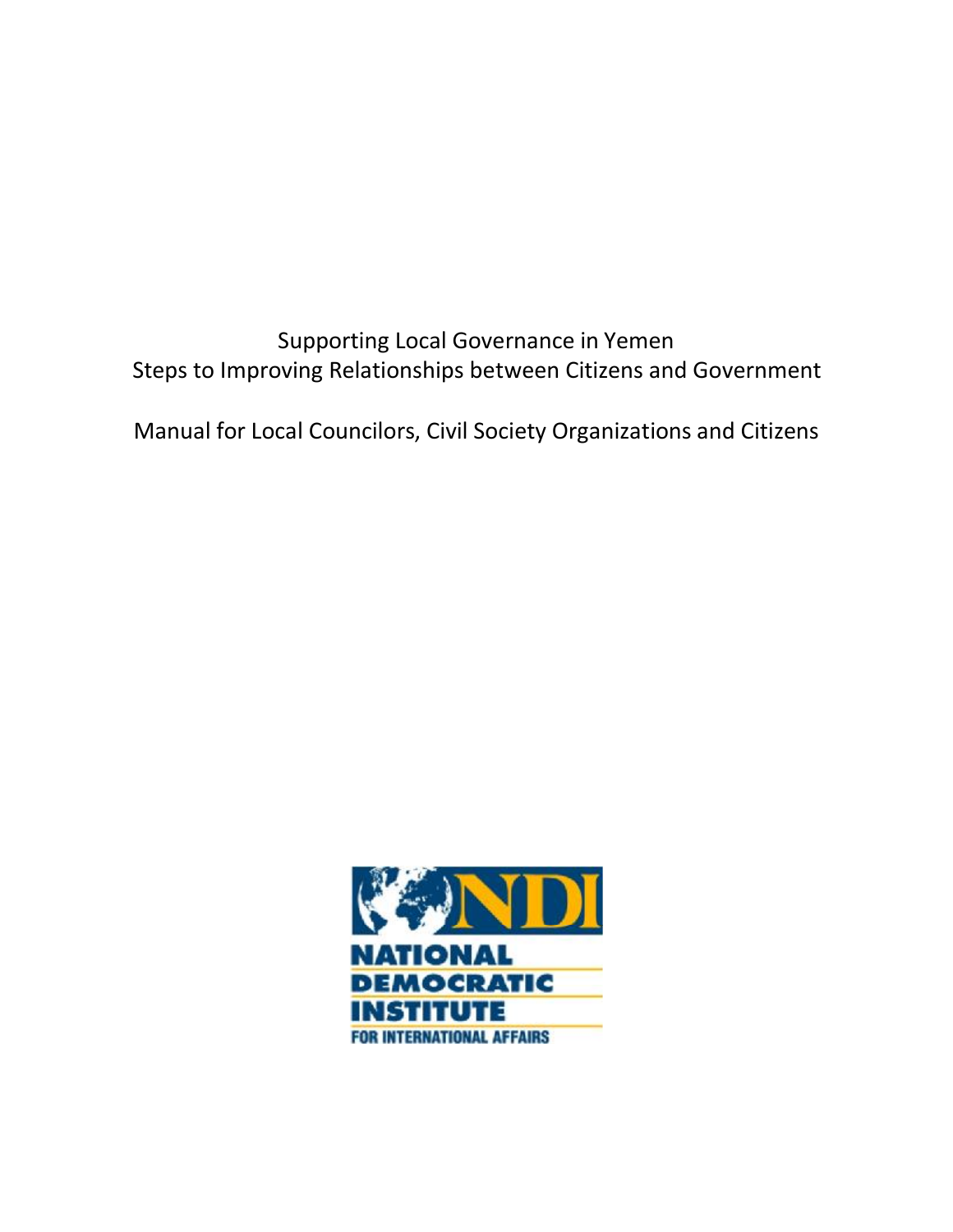

This report was made possible through the support provided by the U.S. Department of State Middle East Partnership Initiative (MEPI). The opinions expressed herein are those of the author(s) and do not necessarily reflect the views of the U.S. Department of State or the Middle East Partnership Initiative.

Copyright © National Democratic Institute for International Affairs (NDI) 2010. All rights reserved. Portions of this work may be reproduced and/or translated for noncommercial purposes provided NDI is acknowledged as the source of the material and is sent copies of any translation.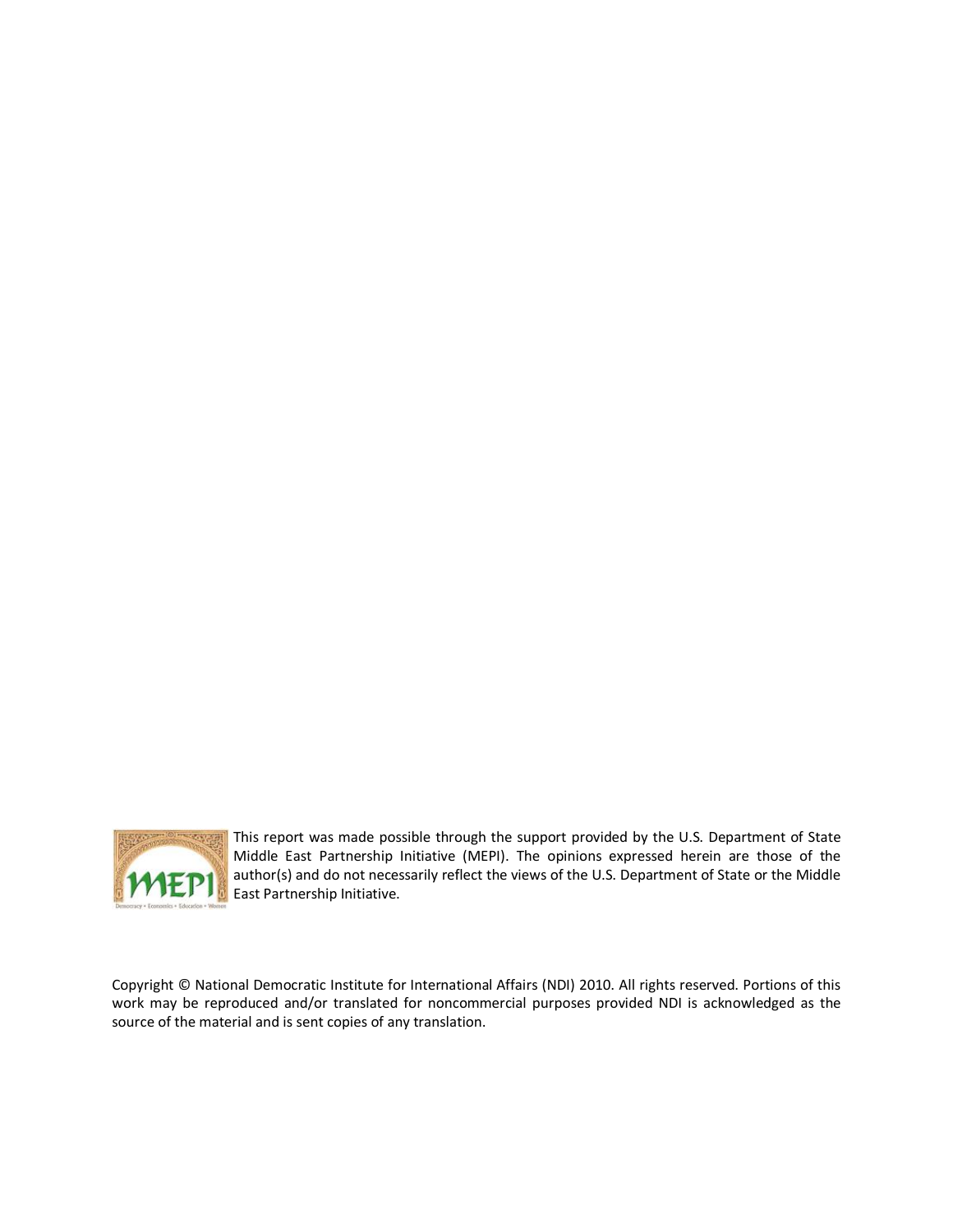The National Democratic Institute (NDI) is a nonprofit, nonpartisan, nongovernmental organization that responds to the aspirations of people around the world to live in democratic societies that recognize and promote basic human rights.

Since its founding in 1983, NDI and its local partners have worked to support and strengthen democratic institutions and practices by strengthening political parties, civic organizations and parliaments, safeguarding elections, and promoting citizen participation, openness and accountability in government.

With staff members and volunteer political practitioners from more than 100 nations, NDI brings together individuals and groups to share ideas, knowledge, experiences and expertise. Partners receive broad exposure to best practices in international democratic development that can be adapted to the needs of their own countries. NDI's multinational approach reinforces the message that while there is no single democratic model, certain core principles are shared by all democracies.

The Institute's work upholds the principles enshrined in the Universal Declaration of Human Rights. It also promotes the development of institutionalized channels of communications among citizens, political institutions and elected officials, and strengthens their ability to improve the quality of life for all citizens. For more information about NDI, please visit www.ndi.org.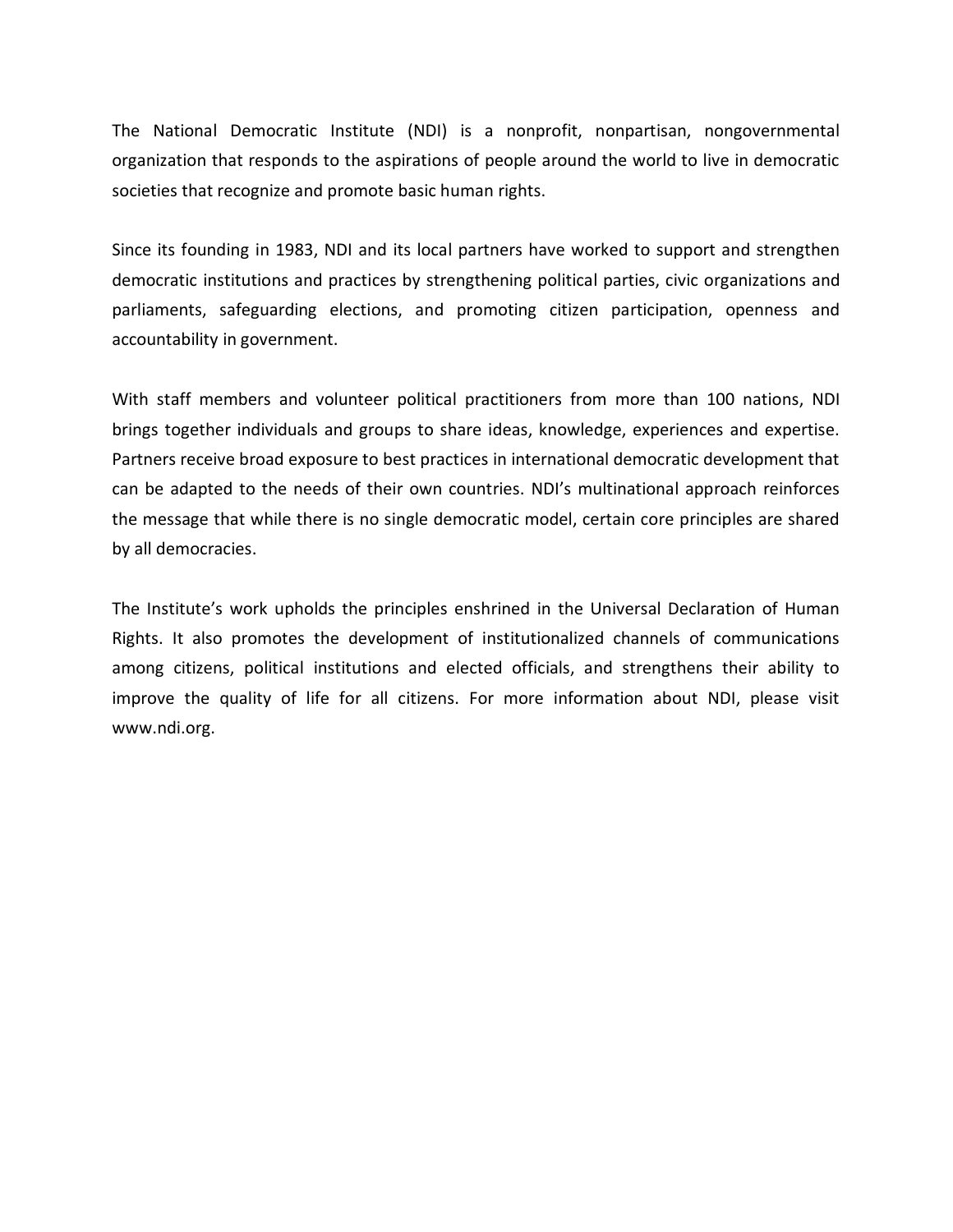# Supporting Local Governance in Yemen: Steps to Improving Relationships between Citizens and Their Government

There are a number of challenges facing local governance in Yemen. Local councilors and citizens alike do not understand the role of local authorities, citizens are unaware of the limitations placed on elected and appointed officials and local authorities do not know how to communicate the challenges they face to those they seek to serve. This manual provides information on the implementation of Public Expenditure Tracking Surveys, along with other steps that may be used to strengthen relationships between citizens and government, to combat these common challenges.

#### **Roles and Responsibilities**

Individuals, organizations, and elected and appointed officials in Yemen each have a distinct and important role to play in assuring that local governance is transparent and accountable to its citizens.

#### *Local Authority in Yemen*

The current system of local governance is comprised of an appointed executive unit at the governorate level, and an appointed executive unit and an elected local

council in each district. The executive units are generally comprised  $\overline{\phantom{a}}$  **Governor**  $\overline{\phantom{a}}$  of representatives of the ministries of finance, planning, public

works and local authority and are paid civil servants. Local councilors are directly elected by their communities and are unpaid volunteers. The governor, who is indirectly

elected by the local councils in each governorate, reports to the Ministry of Local Administration. Directors for each district are appointed by the governor with the approval of the same ministry. Each director is, by mandate, accountable to the governor and is

responsible for oversight of the elected local council and the appointed executive unit in his assigned district. Each local council elects a chairman for the council and chairmen for each of three committees: planning and financial development, social affairs, and services. The local council chairman reports to the appointed director in the district. The local council committee chairmen report to the local council chairman.



#### **Facts and Figures**

- 21 Governorates (including Capital Sana'a)
- 333 Local Districts
- 5,600 Local Councilors
- 18 Local Councilors/district if population is below 35,000
- 20 Local Councilors/district if population is 35,000-75,000
- 26 Local Councilors/district if population is 75,000-150,000
- 
- 30 Local Councilors/district if population exceeds 150,000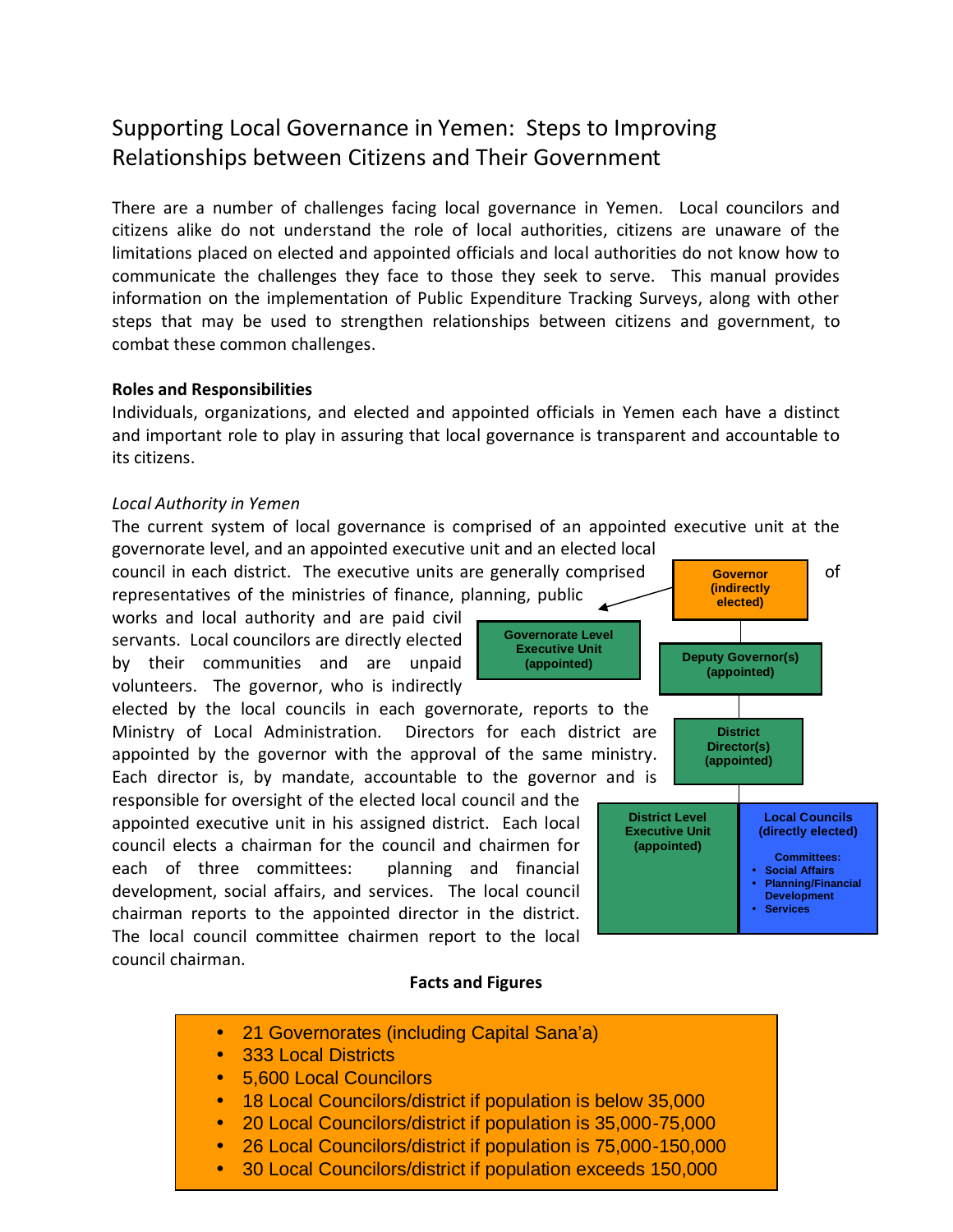# *Role of Elected Local Councilors*

A comprehensive description of the role of local councilors can be found in the Local Authority Law of 2000. For the purposes of this manual and for simplicity, local councilors are responsible for the following:

- 1) Proposing economic and social development plans for their district;
- 2) Monitoring the work of the appointed executive unit in their district;
- 3) Proposing annual plans and budgets;
- 4) Examining information to determine development priorities for their district;
- 5) Reviewing the source, amount and type of district revenues collected and distributed;
- 6) Reviewing security conditions in their district;
- 7) Promoting investment in their district; and
- 8) Reviewing the supply of basic commodities and services in their district and proposing solutions to shortages.

#### *Role of Civil Society Organizations*

Civil society fills a number of gaps locally and nationally. Charities, non-governmental organizations, religious groups, associations and trade unions, social movements, business organizations, coalitions and advocacy groups all fall under the umbrella of civil society as it is generally defined. Locally, in Yemen, CSOs may: organize and advocate for development or service projects; research and work to raise awareness of an important issue; monitor service delivery and government performance; and/or provide humanitarian services directly to the community.

#### *Working Together*

Local elected officials and civil society organizations often view one another as adversaries. Local governments may feel that CSOs only concentrate on the failures of authorities to provide for their citizens, and CSOs may often view local governments as unapproachable and therefore ineffective. However, when the two sides come together and work toward common goals, the result can be a more effective system of local governance, better service delivery and improved citizen perception of government and CSOs.

#### **Participatory Local Governance and Public Expenditure Tracking Surveys (PETS)**

Joint monitoring of local expenditures is just one of the many ways that communities can work collaboratively with government to ensure that service delivery, development projects and other local initiatives are implemented and managed effectively. This manual seeks to guide local stakeholders through the process of implementing public expenditure tracking surveys as a tool to improve relationships between government and citizens, promote transparency and accountability at the local level and to educate citizens on the roles they might play to improve their communities. The exercises below may be completed by local officials, CSOs or citizens as they work toward a mutual aim of strengthening local governance.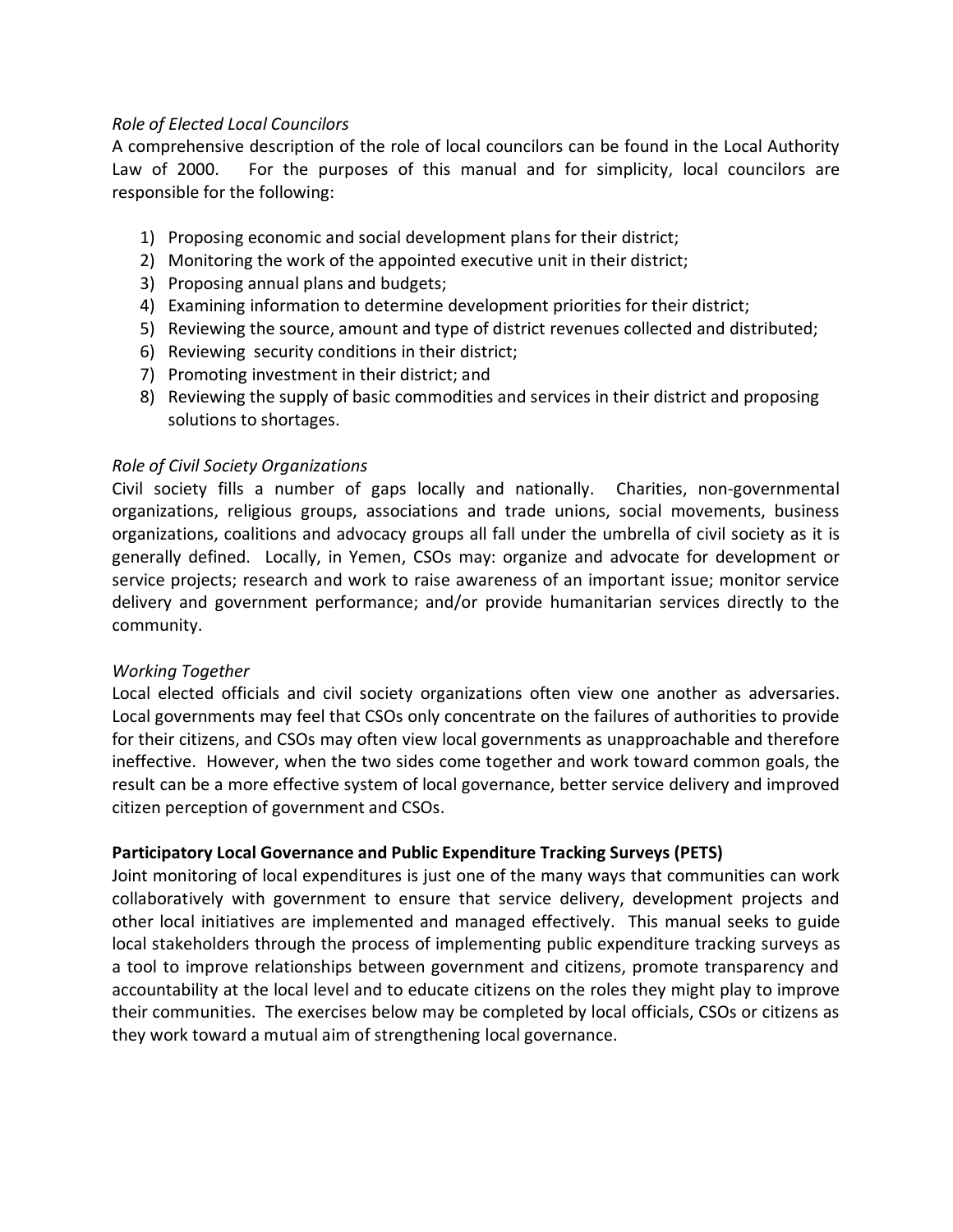# *Public Expenditure Tracking Surveys (PETS)*

PETS is a method of gathering information that encourages all stakeholders to understand and discuss where public money originates, how it is spent and whether the money spent has met local priorities and added value to the community. This system focuses on real expenditures and attempts to track the flow of money from the central government down to the district where it is actually spent. Implementing PETS requires a strong, long-term commitment from participating CSOs and local government officials. PETS is not a one-time endeavor but an ongoing process for monitoring expenditures. This process can be driven by civil society or by the local government, but it must have the active support of both in order to be successful.

The right to exercise PETS can be found in Article IV of the Yemen Constitution which states "the people are the owner and main source of authority. They may exercise that authority directly or indirectly through representation."

Citizens in Yemen are often frustrated and complain that they do not know who is responsible for addressing an issue of interest to them or that they do not have access to decision makers. PETS is a method that can help establish or strengthen communication links in the community and will clarify which individual or government institution is responsible for specific public provisions and services. When functioning properly, communication at the local level in Yemen should flow through elected local councils.



Effective communication throughout the PETS process will be a critical contributor to its success, and it is highly recommended that the community support its local council as the central communication hub because they are the directly elected representatives of the district. If it is determined that the local council will not serve as the focal communication point, then an alternative institution must be agreed upon prior to beginning the PETS process.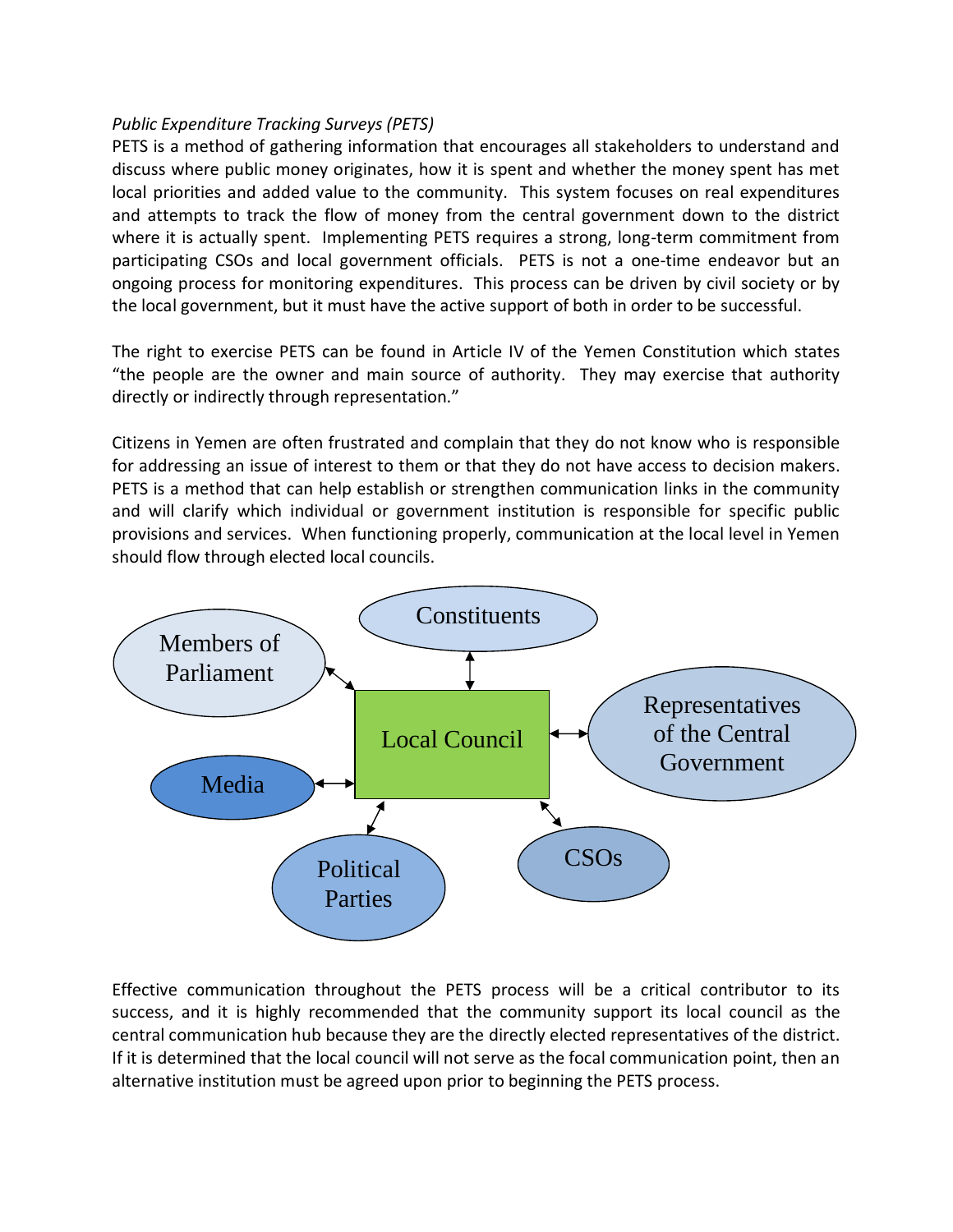#### **The Process**

#### **Step One-Accessing and Understanding the Budget**

A citizen or elected official does not need to be a mathematician in order to analyze and track basic expenditures. However, people do need to know how to access government budget figures. In Yemen, budgets are provided to the local governments in each district. A citizen can access budget information for every district through the Ministry of Finance website at http://www.mof.gov.ye.budget. Citizens can also obtain budgets by visiting a member of parliament in their constituency or by visiting their elected local councilors and requesting a copy.

Once a copy of the budget is obtained, it is possible to develop tables of proposed expenditures by district. When possible, separate fixed expenses (operational costs to run the government) and variable expenses (development projects). It is advisable, when starting, to focus on one or two specific sectors such as health, education, water and sanitation or transportation (roads). Look at the amount allocated for the targeted sector and try to complete the following table:

Pay close attention to the last quarter of the annual budget. This is where most discretionary or wasteful spending is found.

| Sector    | <b>Budgeted</b> | Received | Spent by Local<br>Authority | Transferred to<br><b>Neighborhoods</b> | <b>Balance</b> |
|-----------|-----------------|----------|-----------------------------|----------------------------------------|----------------|
|           |                 |          |                             |                                        |                |
| Health    |                 |          |                             |                                        |                |
| Education |                 |          |                             |                                        |                |
| TOTAL     |                 |          |                             |                                        |                |

Stakeholders may decide to focus specifically on a sector and conduct a more robust analysis to include where funds originated. If that is the case, a table may include more details:

| Sector                         | <b>Budgeted</b> | Received | Spent by Local | <b>Transferred to</b> | <b>Balance</b> |
|--------------------------------|-----------------|----------|----------------|-----------------------|----------------|
|                                |                 |          | Authority      | <b>Neighborhoods</b>  |                |
| Education                      |                 |          |                |                       |                |
| <b>Central Government</b>      |                 |          |                |                       |                |
| <b>Capacity Building Grant</b> |                 |          |                |                       |                |
| <b>Development Grant</b>       |                 |          |                |                       |                |
| Local Revenue                  |                 |          |                |                       |                |
| <b>TOTAL</b>                   |                 |          |                |                       |                |

While not required, it may be useful to engage an expert to assist in this process. Experts on budgets are plentiful in Yemen and can be found at universities, businesses or within the local authority.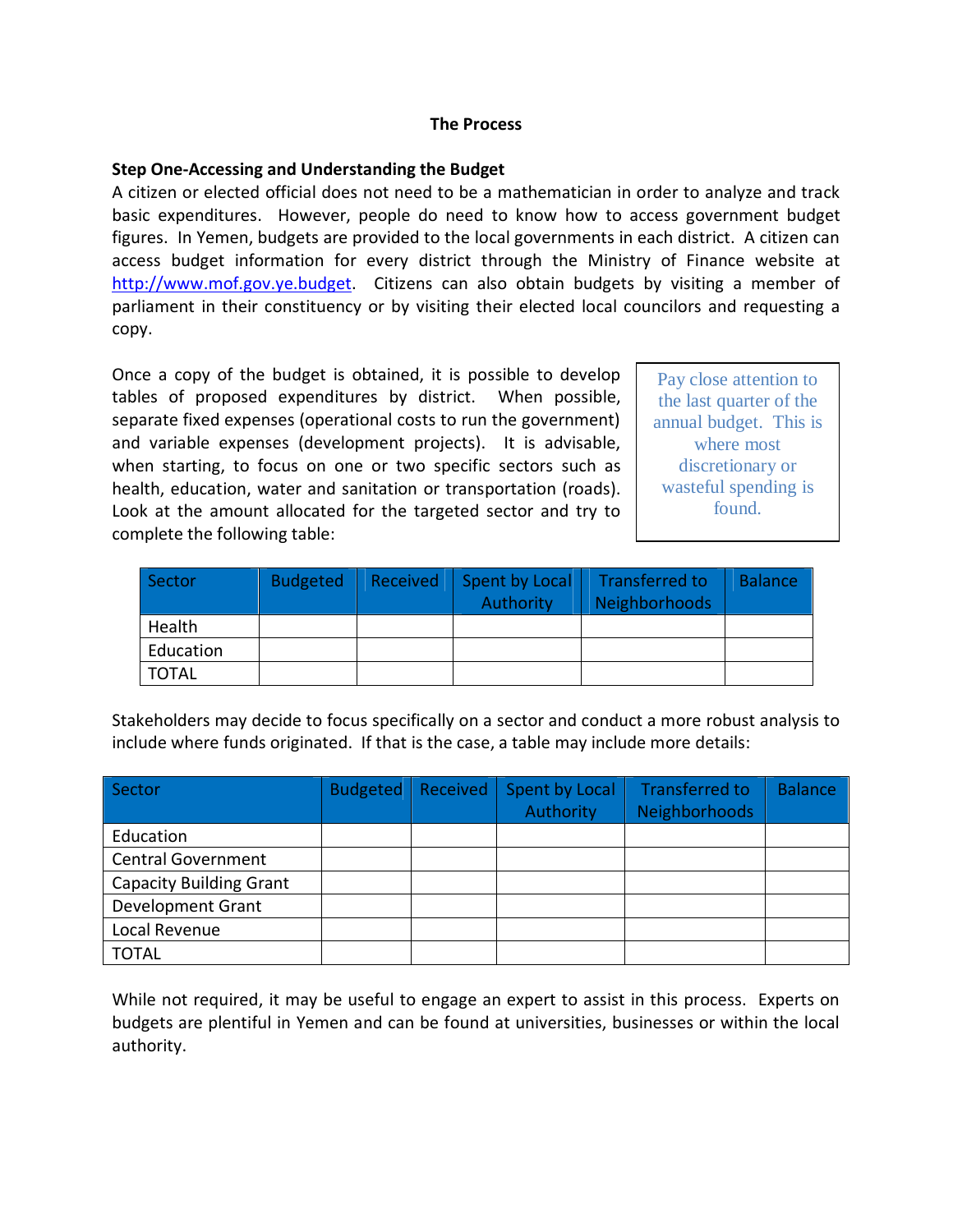# **Step Two-Accessing and Understanding Local Development Priorities**

Local development plans currently come from the central government. They contain information about the economic, social, health and education goals for the country but are not specific to individual local district development needs. The national plan for local development can be obtained by visiting the Ministry of Local Administration or district local councilors and requesting a copy.

It may be useful to compare what is known about locally identified priorities with national plans for local development in the district. For example, if local discussions have centered on construction of water pipelines to a neighborhood, is the identified priority in the budget allocated by the central government? If not, citizens and their local authority can plan for funding this project locally or advocating more strongly to the central government that this is an important priority for the district and needs funding.

| Local Priority                                                | <b>Budgeted</b> | <b>Not</b>      |
|---------------------------------------------------------------|-----------------|-----------------|
|                                                               |                 | <b>Budgeted</b> |
| Construction of five additional classrooms at Al Yemen School |                 |                 |
| Building sanitation infrastructure for Al Watan Ward          |                 |                 |
| Establishing water pipelines to Selema Precinct               |                 |                 |
| Building roads to a water source in Al Kaoor Village          |                 |                 |

### **Step Three-Community Mapping**

By reviewing the budget and local development plan, citizens can understand what priorities have been outlined for a community. However, it is also important to map the targeted district or neighborhood to gain a clear understanding of existing groups, services and infrastructure. In order to map the community for this process the following key questions must be answered:

- 1) What is the population and gender distribution of the district?
- 2) How many and where are health facilities?
- 3) How many and where are educational institutions?
- 4) How many school age children live in the district and how many are enrolled?
- 5) How many active CSOs are in the district?
- 6) What types of CSOs are located in the district: charity, women's groups, youth groups, human rights organizations, legal assistance, health care, eradicating illiteracy?
- 7) What types of government services are provided to the community and where can citizens go to gain more information about those services?
- 8) Are there any parks located in the district?
- 9) Are there any historic sites in the district?
- 10) How many farms are located in the district and what type of products do those farms primarily produce?
- 11) Where are water sources located?
- 12) How many roads are located in the district?
- 13) How many religious institutions (mosques, schools, etc) are in the district?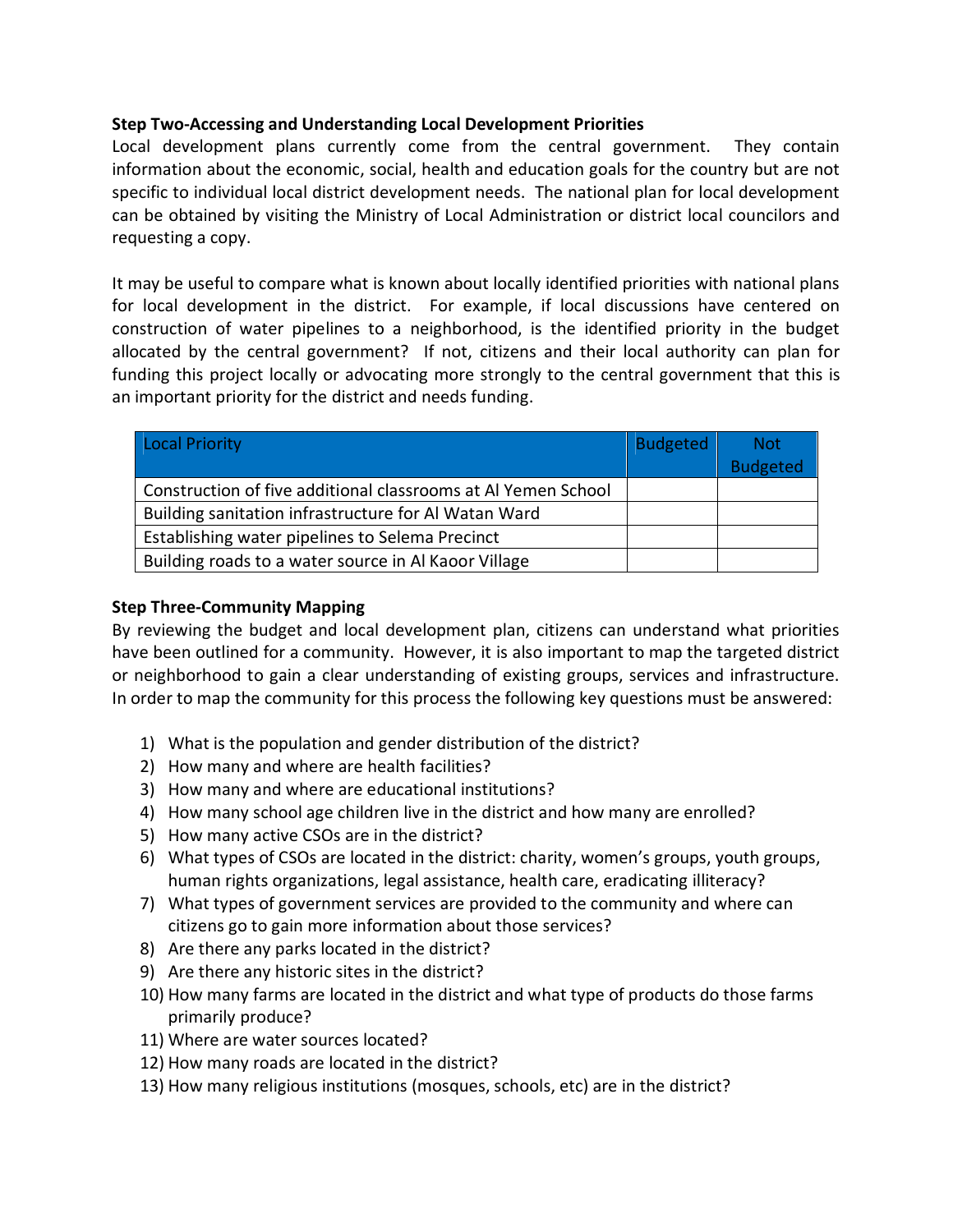Tables can be developed to map the community or to compare it with data gathered from central government statistics.

| Linprovincing Sector                                 | <b>Number</b> | <b>Number</b> |         |
|------------------------------------------------------|---------------|---------------|---------|
| <b>Type</b>                                          | Male          | Female        | Remarks |
| Professional (accountant, lawyer, banker)            |               |               |         |
| <b>Business Owner</b>                                |               |               |         |
| <b>Public Servant or Government Employee</b>         |               |               |         |
| Service Industry (restaurant or hotel worker)        |               |               |         |
| Agriculture                                          |               |               |         |
| Education (teacher, professor, school administrator) |               |               |         |
| Construction                                         |               |               |         |
| Skilled Trades (electrician, plumber, welder)        |               |               |         |
| Military                                             |               |               |         |
| <b>Fisheries</b>                                     |               |               |         |

#### Employment Sector

#### Active NGOs NGO Name Number of Staff Number of Volunteers Scope of Activities **Remarks** 1.

#### Health Care Infrastructure

|          |               |                |               |               |        | Specialization         |           |
|----------|---------------|----------------|---------------|---------------|--------|------------------------|-----------|
|          |               | <b>Number</b>  |               | <b>Number</b> |        | (maternity care, heart |           |
|          | <b>Number</b> | of             | <b>Number</b> | of            | Gender | specialists, cancer    | Hours of  |
| Facility | of Staff      | <b>Doctors</b> | of Beds       | <b>Rooms</b>  | Served | treatment, etc)        | Operation |
|          |               |                |               |               |        |                        |           |

### Basic Demographics

| Age                | Male | Female | <b>Total</b> |
|--------------------|------|--------|--------------|
| Under 6            |      |        |              |
| $6 - 14$           |      |        |              |
| $15 - 24$          |      |        |              |
| 25-40              |      |        |              |
| 41-65              |      |        |              |
| Over <sub>65</sub> |      |        |              |

There may be other questions that need to be answered as well. The more that is known about the district, the better informed decision makers will be in determining priorities for their communities. For example, if the development plan for the district focuses on education, but the community consists mainly of people over the age of 50, then the development plan may need to be adjusted to reflect a greater need for health care.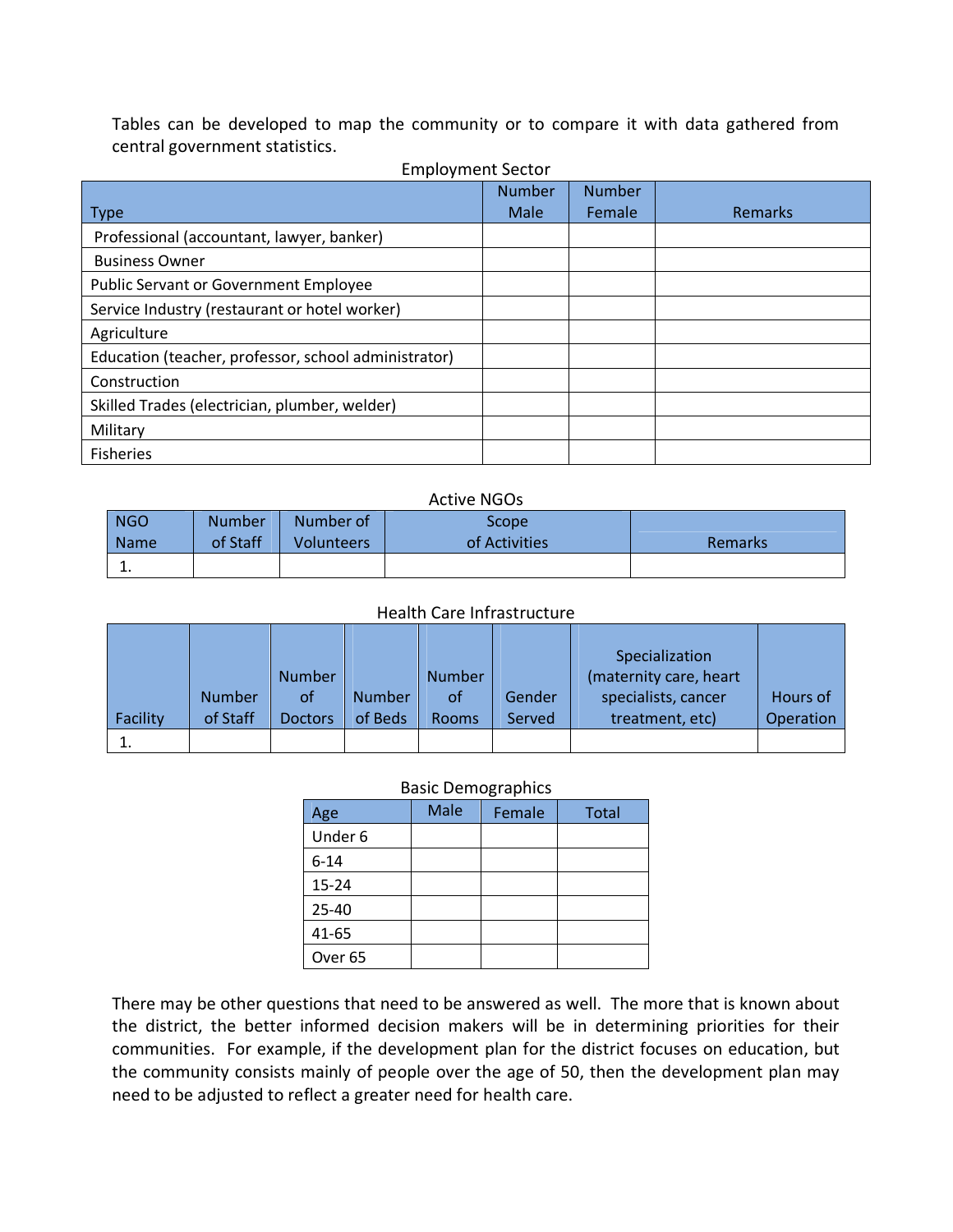#### **Step Four-Engaging Stakeholders**

Civil society organizations and local government will need to discuss the PETS process with stakeholders to gain acceptance and support for active participation in the process. Some community groups choose to implement this step first, while others implement it after data gathering and initial analysis are complete. Participants in an initial meeting should include local elected and appointed officials; CSOs active in the district; community, tribal and religious leaders; and individual citizens who are active in the community. The PETS process should be explained as a tool of assistance rather than an auditing mechanism. It is also important to assure local government representatives that the process is meant to enhance the relationship between citizens and their government. By monitoring how money is spent, CSOs and citizens can support government efforts to ensure that public funds are spent efficiently and effectively. As identified problems or weaknesses are reported, the government has an opportunity to respond to those weaknesses. If the government can respond effectively, then its credibility among citizens begins to increase.

Stakeholders can work together to identify which neighborhood projects, service delivery mechanisms or issues to monitor. To identify these issues, stakeholders may want to conduct a simple *SWOT* analysis for district development. *SWOT* stands for strengths, weaknesses, opportunities and threats. Strengths and weaknesses require stakeholders to look at themselves, and opportunities and threats require them to look at external issues that may impact their goals. The community mapping exercise will serve as a strong foundation for this exercise. An example of a community *SWOT* analysis might look like this:

| <b>Strengths</b>                                     | Weaknesses                                        |
|------------------------------------------------------|---------------------------------------------------|
| 1) Strong education system                           | 1) Poor communication between local               |
| 2) Qualified, active appointed and elected officials | government, civil society and citizens            |
| 3) Strong civil society                              | 2) Insufficient budget for development needs      |
| 4) Clear vision for the district                     | 3) Insufficient health care system                |
| 5) Secure and stable for development                 | 4) Lack of business association                   |
| 6) Historic sites                                    | 5) Limited natural resources                      |
| 7) Strong agricultural area                          | 6) Water shortages                                |
| <b>Opportunities</b>                                 | <b>Threats</b>                                    |
| 1) Local or foreign investment                       | 1) Potential reduction in budget allocation from  |
| 2) Decentralization                                  | central government (economic deterioration)       |
| 3) Building relationships with international donors  | 2) Regulatory restrictions on local investment or |
| for community development, health, education,        | development                                       |
| agriculture.                                         | 3) Deterioration of security or stability         |
| 4) Promotion of girls' education                     | 4) Tribal conflict                                |

By analyzing strengths, weaknesses, opportunities and threats, citizens can better understand how to proceed with PETS. For example, the simple analysis cited above shows that there is a need to increase discussions with the community to inform them that there is not enough money in the budget to cover all community needs and to engage them in helping identify the most critical priorities. It also highlights a need to prioritize health services.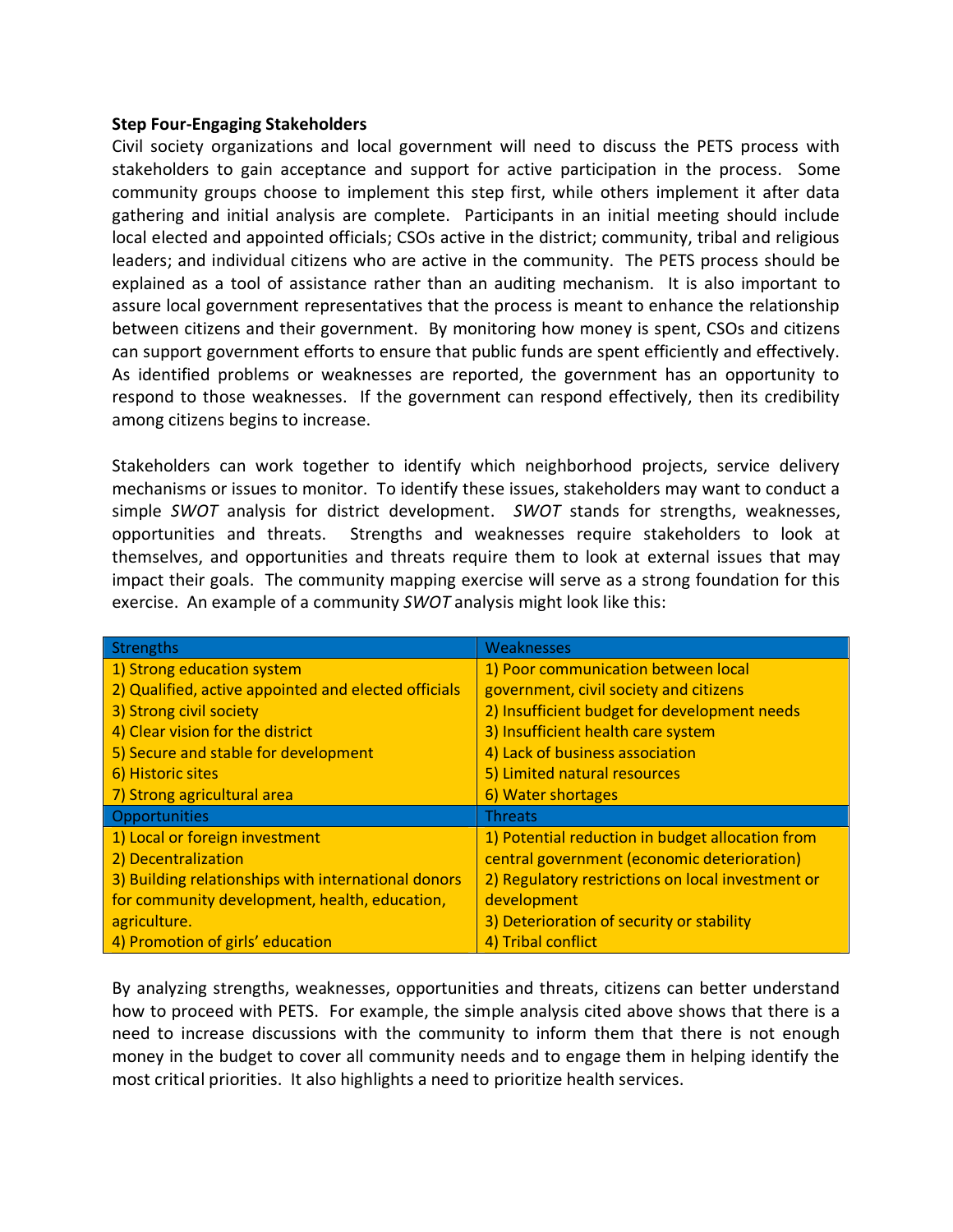From the *SWOT* analysis and the community mapping exercise, citizens can then develop simple reporting cards to establish a benchmark, analyze needs in the community and track progress. Below are some examples of reporting cards to track various programs and issues:

#### Monitoring Expenditures

| Have any health care facilities been built or refurbished in the district in the last 12 months? |          |         |                |                         |  |
|--------------------------------------------------------------------------------------------------|----------|---------|----------------|-------------------------|--|
| Health care facility built or                                                                    | Location | $Cost*$ | Gender         | <b>Type of Facility</b> |  |
| refurbished.                                                                                     |          |         | <b>Treated</b> |                         |  |
|                                                                                                  |          |         |                |                         |  |
|                                                                                                  |          |         |                |                         |  |

\*May require a visit to local construction firms to determine comparable costs for the project described to determine if the amount originally budgeted and spent was in line with actual costs for construction.

#### Tracking Trends

| How many people in your household are school-age children? Do they go to school? |  |  |  |  |  |  |
|----------------------------------------------------------------------------------|--|--|--|--|--|--|
| <b>District</b>                                                                  |  |  |  |  |  |  |
| Number of School Age Girls in Household                                          |  |  |  |  |  |  |
| Number Girls who Attend School                                                   |  |  |  |  |  |  |
| Number of School Age Boys in Household                                           |  |  |  |  |  |  |
| Number of Boys who attend School                                                 |  |  |  |  |  |  |
| Reason for non-attendance-Girls                                                  |  |  |  |  |  |  |
| Reason for non-attendance-Boys                                                   |  |  |  |  |  |  |

#### Tracking Service Delivery

| Have you received any advice, service or capacity building assistance from the government in         |                                                          |  |  |  |  |  |
|------------------------------------------------------------------------------------------------------|----------------------------------------------------------|--|--|--|--|--|
| the last 12 months? How satisfied are you with these services?                                       |                                                          |  |  |  |  |  |
| <b>Very Satisfied</b><br><b>Health Care-Doctors and</b><br>Somewhat<br>Not at all<br><b>Not Very</b> |                                                          |  |  |  |  |  |
| <b>Nurses</b>                                                                                        | <b>Satisfied</b><br><b>Satisfied</b><br><b>Satisfied</b> |  |  |  |  |  |
| <b>Medical Training</b>                                                                              |                                                          |  |  |  |  |  |
| Journals or Publications                                                                             |                                                          |  |  |  |  |  |
| <b>Medical Supplies</b>                                                                              |                                                          |  |  |  |  |  |

#### Measuring Sector Quality

| How would you rate the quality of education in the district? |                       |                              |                                     |                                |  |  |  |
|--------------------------------------------------------------|-----------------------|------------------------------|-------------------------------------|--------------------------------|--|--|--|
| Education                                                    | <b>Very Satisfied</b> | Somewhat<br><b>Satisfied</b> | <b>Not Very</b><br><b>Satisfied</b> | Not at all<br><b>Satisfied</b> |  |  |  |
| <b>General Quality</b>                                       |                       |                              |                                     |                                |  |  |  |
| <b>School Safety</b>                                         |                       |                              |                                     |                                |  |  |  |
| <b>Number of Classrooms</b>                                  |                       |                              |                                     |                                |  |  |  |
| Number of Schools                                            |                       |                              |                                     |                                |  |  |  |
| <b>Opportunities for Girls</b>                               |                       |                              |                                     |                                |  |  |  |
| <b>Teacher Quality</b>                                       |                       |                              |                                     |                                |  |  |  |
| <b>Curriculum Quality</b>                                    |                       |                              |                                     |                                |  |  |  |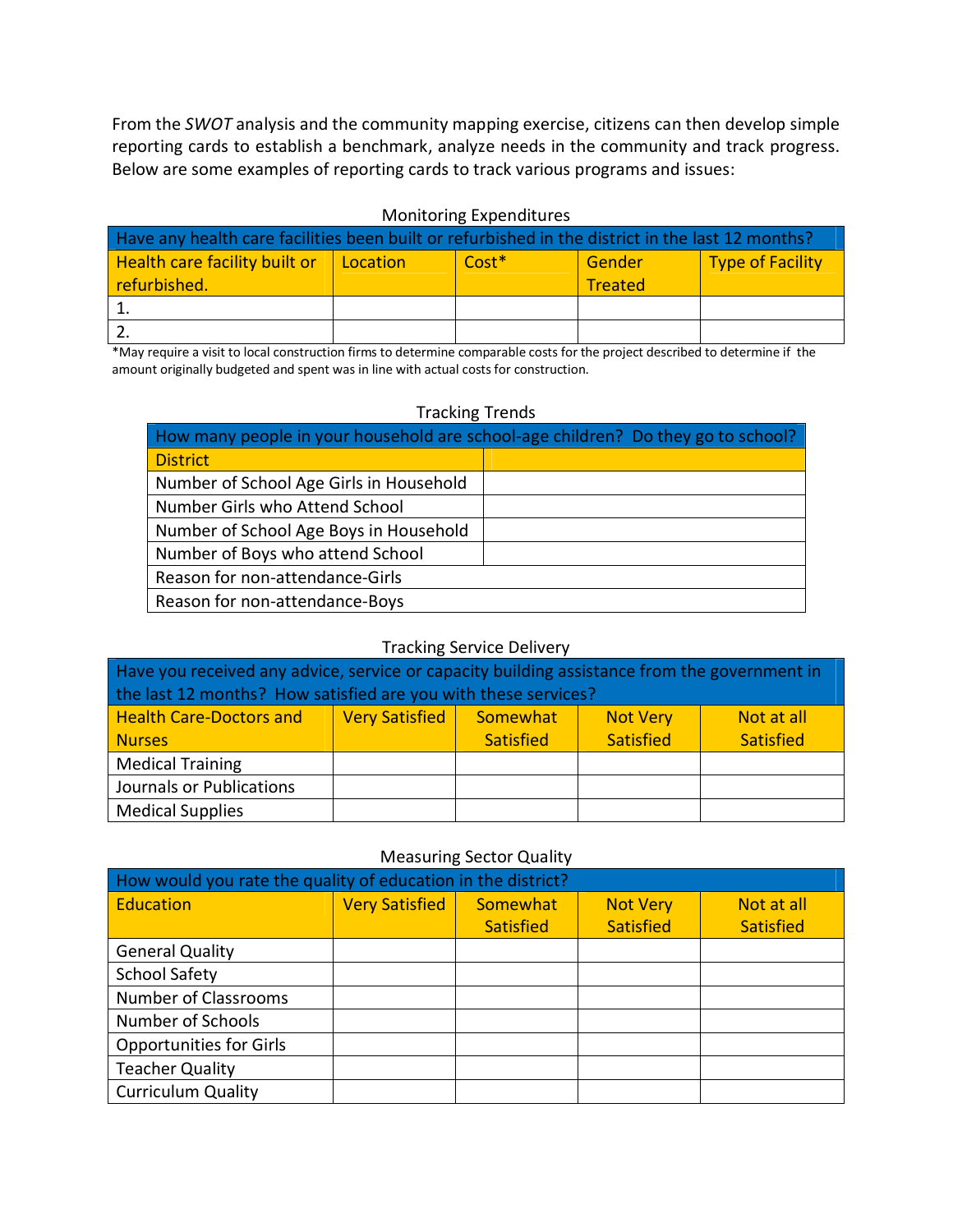Once issues have been defined and reporting cards developed, 12-15 volunteers should be sent out into the community to collect the required information by filling out the reporting cards. The more volunteers available, the more data can be collected. Meetings with local government officials should be held quarterly to discuss the progress of the PETS process. These meetings should be public meetings.

# **Step Five-Analyze Data**

An analysis of the data will help establish a benchmark for future tracking of expenditures and will help identify weaknesses or problems in development, priorities and/or distribution of funds at the local level. It will also help citizens and local governments advocate for priority expenditures. For example, if a district has substantial funding for agriculture but limited funding for health care, communities may choose to advocate for a shift in spending priorities to focus more on health care. A development effort for a new school may target an area where there are not many school-age children, but an old school in another neighborhood may need additional classrooms to accommodate an increase in the number of students. Or there may be a need for more teachers and a need for more classrooms but there is only enough money in the budget to cover one of those priorities.

Determining priorities requires very difficult decisions. There is never enough money to satisfy every community need, but by conducting a thorough analysis of current expenditures, communities have a factual basis on which to make decisions.

An analysis of the collected data attempts to identify the following:

- 1) The need;
- 2) Existing capacity that serves the need;
- 3) The shortage or surplus that exists between the need and the existing capacity; and
- 4) What is required to fill the shortage or what can be removed to reduce a surplus.

# **Step Six-Convene a Public Meeting**

Once an analysis of the data gathered is complete, local councilors in the district can convene a public meeting to review the results and facilitate a discussion among citizens about community priorities. If the government does not have space to convene a meeting with the public, then the meeting can be held in a school, a park, a CSO or other neutral location.

Public meetings are important for local governments. They demonstrate to citizens that officials (both elected and appointed) care about citizen priorities. They also provide an opportunity for local governments to show citizens that there are budget limitations and that difficult decisions must be made to determine the highest priority needs for the district. The more citizens know and understand about budget allocations, the less critical they may be toward local government.

Public meetings are also helpful to local governments. Citizens often have resources that they may be willing to provide in support of community development. For example, if a local council is considering the construction of a park but is facing budget shortages, they may learn at a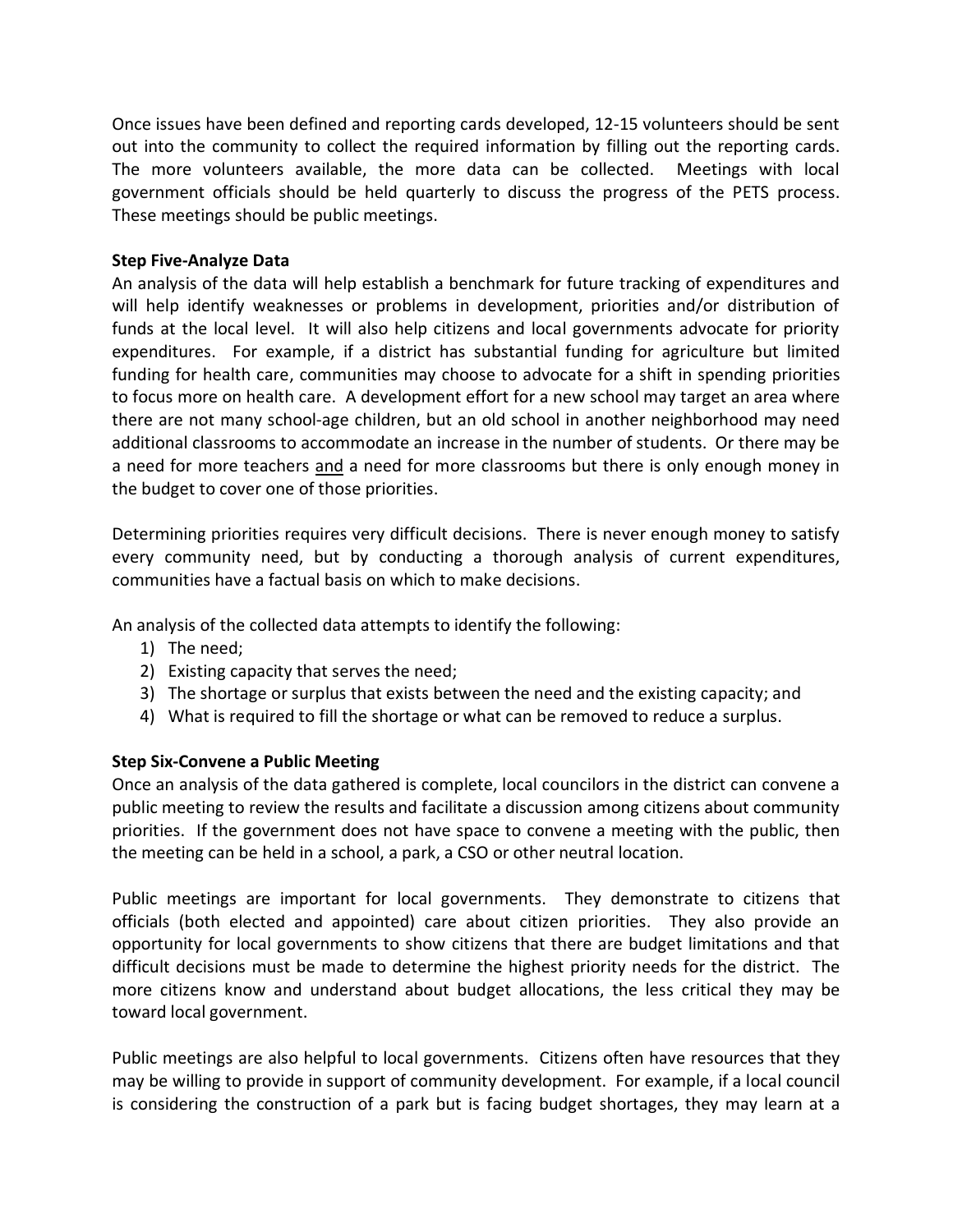public meeting that the local business association is willing to build a fence around the park, that a group of farmers would volunteer to plant trees or flowers in the park, that students would be interested in volunteering to keep the park clean or that parents may be willing to volunteer their time to supervise the park to make sure that children who play there are safe. On the other hand, the local authorities may learn that there is no community support for a park and that the community may wish to see that money spent on something that is a higher priority for citizens, such as more garbage removal services or the refurbishment of existing parks. Public meetings are a vital forum for communication between citizens and their government.

When convening a public meeting, high attendance must be a priority. To ensure a wellattended meeting, local councils need to inform the public and to provide information about the content of the meeting. If a meeting is called to discuss the budget, then public interest may be low. However, if a meeting is called to discuss education or water supply or how a piece of public land will be used, more citizens may be interested in talking about and hearing what others have to say on the issue. Meetings should be limited to one or two topics so that the discussion does not go off track.

To put it simply:

- 1) Identify a subject for the meeting;
- 2) Select an appropriate day and time so that all citizens can attend (women, youth, etc);
- 3) Define the amount of time for the meeting (no more than 90 minutes);
- 4) Choose a neutral place school or community center (ensure accessibility for women, youth, disabled);
- 5) Prepare copies of any relevant documents so that citizens have an opportunity to review them before the meeting; and
- 6) Two weeks prior to the selected date, begin advertising the meeting through flyers posted in markets, announcements in mosques, radio and newspapers (make it clear that all citizens are welcome).

# **PUBLIC MEETING**

# **Al Buriqah District Local Council Invites all Citizens**

To Discuss Funding to Build a Park in the District

Tuesday, April 6, 2010

4:00 pm

At Al Buriqah Community School

Discussion topics will include: the location of the park; cost to construct the park; what should be included as park amenities; and funding for maintenance and care of the park.

**All citizens are welcome and encouraged to attend.**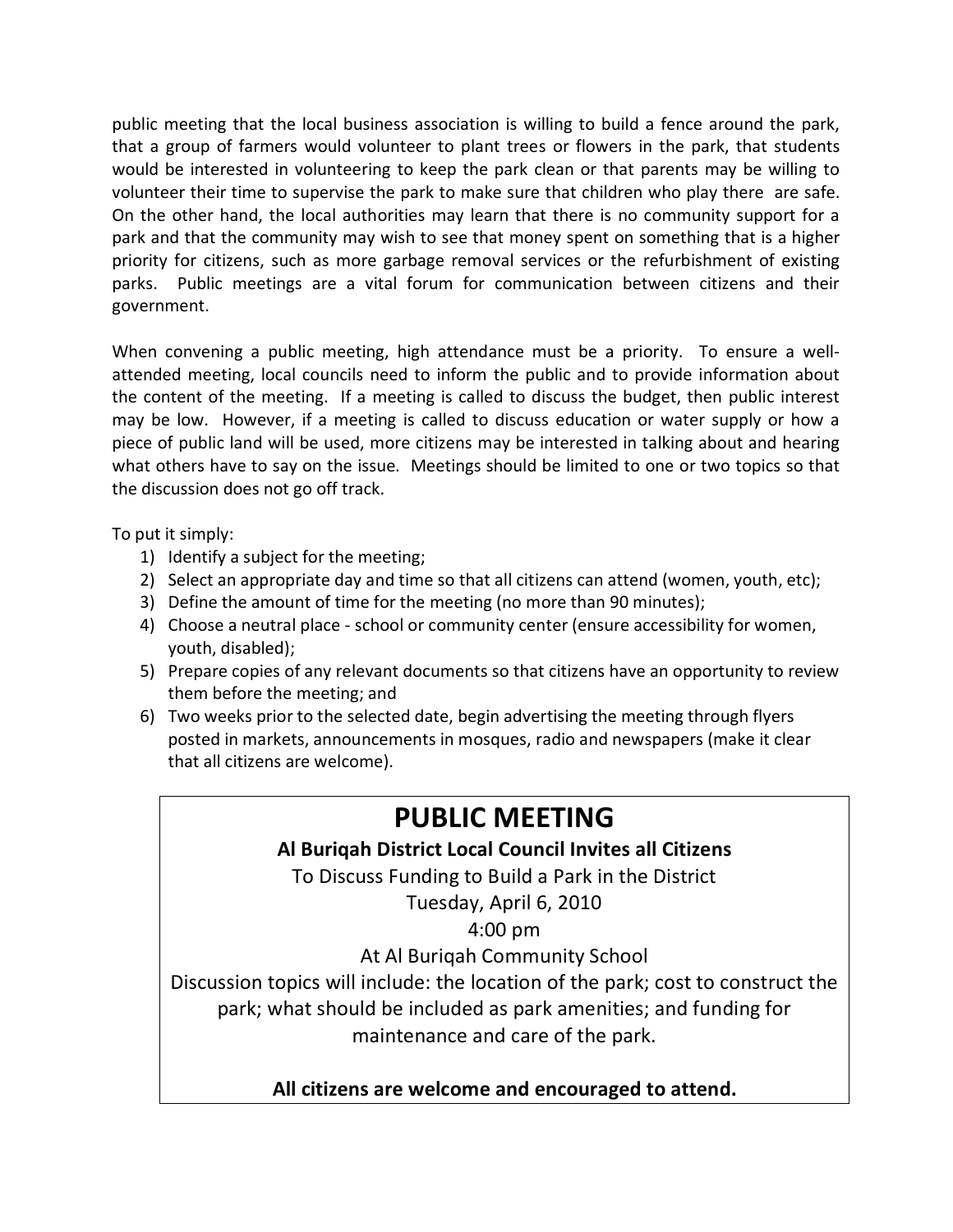The public meeting:

- 1) Prepare copies of any materials that citizens may want to review during the meeting. An agenda should also be prepared so that participants know the schedule of the meeting. Those presiding over the meeting should follow the agenda as closely as possible.
- 2) Determine who will preside over the meeting local council chairman, district director, sector chairman of the local council, etc. This person should not take sides during the meeting. All local officials should be neutral on issues during a public meeting.
- 3) Determine who will be responsible for taking notes or minutes during the meeting and how those minutes will be distributed to the public after the meeting. For example, minutes may only need to be posted outside a common marketplace or government building, or a decision may be made to publish them in a newspaper.
- 4) Visit the meeting room in advance and make sure that it is set up for a community discussion. It should be an intimate setting, with the podium, table or designated area for citizens to speak located close to where local officials will be seated. Be sure to keep media confined to one area where they can observe and photograph the proceedings without disrupting the event.
- 5) Try to start the meeting on time. If council members or the appointed officials show up late, this sends a message to citizens that local government does not value citizens' time.



Example of a Room Set-up for Public Meeting

6) Remember that the meeting is to hear what citizens have to say. If this is the first public meeting held in a district or neighborhood, regardless of the subject, there are likely to be several individuals with specific or general grievances against the government. Be prepared for this and be patient. Listen to their grievances. If an issue can be solved immediately, then solve it. If it cannot be solved, be sure to let the complainant know that they have been heard and understood, and either refer them to an authority that can address the issue, include the complaint as a topic for future discussion or simply thank the citizen for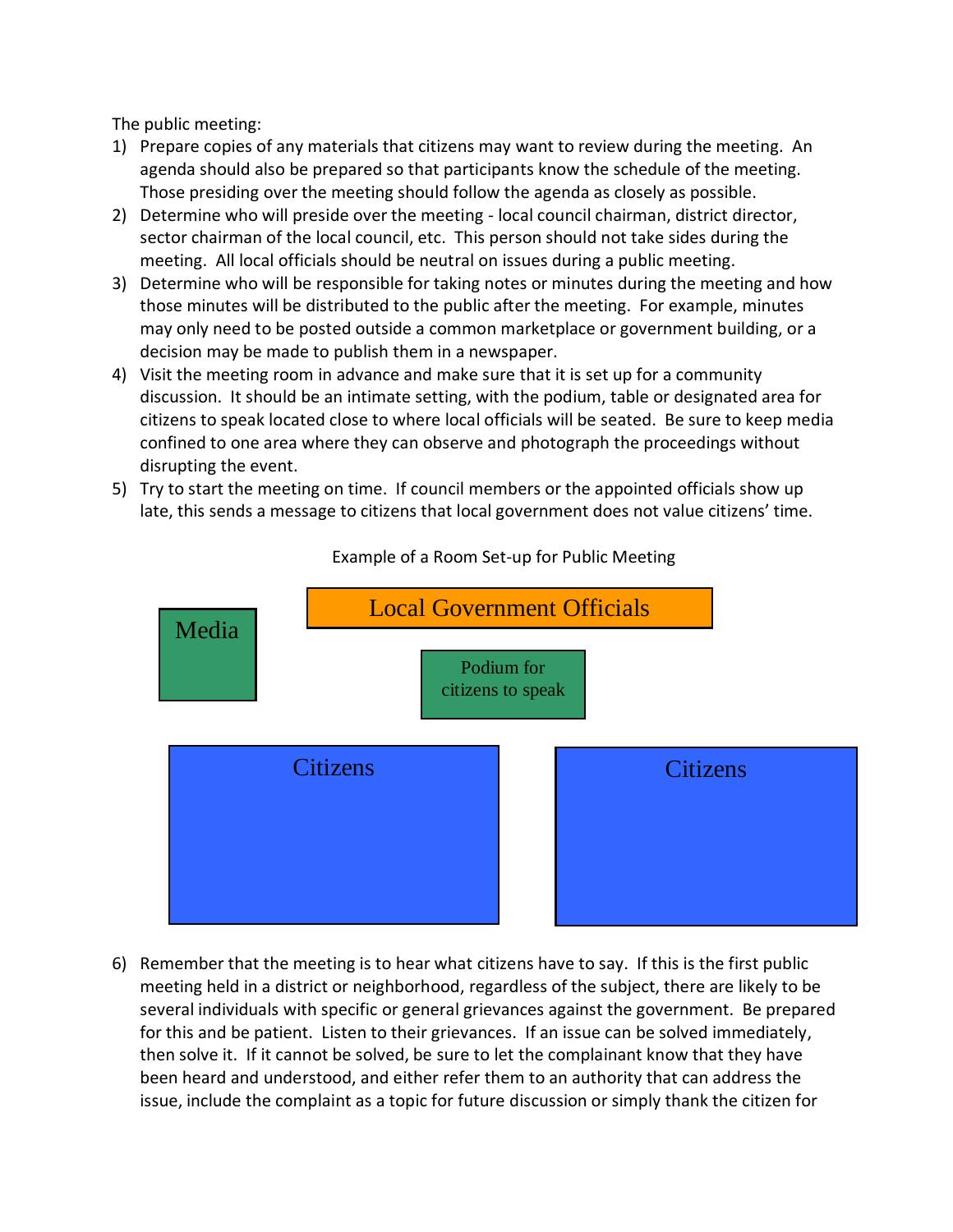their input. The most important job for local government during this session is to listen, and often times, this is all that citizens want - to be heard. Always be respectful.

- 7) A pre-selected individual should be given the first 20 minutes to summarize the discussion topic and provide relevant information for citizens to consider. This should be simplified; providing too much detail will only confuse people and make it more difficult to facilitate discussion.
- 8) Rules should be established for citizen comment. Some rules to consider:
	- a. All citizens who wish to speak should identify who they are and where they are from (they should be from the district or neighborhood).
	- b. Limitations on citizen speaking time, 2-3 minutes for each person to speak.
	- c. Citizens must stay on topic. Those presiding over the meeting may want to circulate a form for citizens to list other topics they wish to discuss at subsequent meetings.
	- d. If a point is made by one citizen, then others should not bring up the same point. If this rule is implemented, however, then there should be a mechanism put in place to allow for others to voice their agreement with the comment.
- 9) The meeting should have a specific conclusion. Local officials may want to spend five minutes closing the meeting by discussing what they have accomplished so far on the issue or how they intend to work toward solving a problem. Citizens should leave the meeting with the understanding that there will be subsequent action on the issue discussed and if there is a role to play for them, what role that is.

# **Example of a Public Meeting Schedule**

- 2:00 pm Meeting Starts-Those presiding over the meeting give a brief introduction, thank citizens for coming, verbally review the agenda and remind participants of the rules for speaking.
- 2:10 pm Presenters or speakers-Individuals who were pre-selected to present information to the public on a specific issue are asked to begin their presentations. For example, volunteers who conducted PETS may present their findings. This may include one or more individuals but the total time for all presenters for one meeting should not exceed 20 minutes.
- 2:30 pm Public comment-Provide citizens an opportunity to comment on the presentation or generally on the subject of the meeting. Each comment should be limited to two minutes. Citizens should state their name and what part of the district/ neighborhood they are from.
- 2:55 pm Closing Comments-Those presiding over the meeting reiterate or summarize comments heard and make a decision on next steps to be taken regarding the meeting subject. This may include holding another meeting, taking a final decision on the topic, assigning individuals to analyze a topic further to report back to the presidium or other action.

#### 3:00 pm Meeting Ends